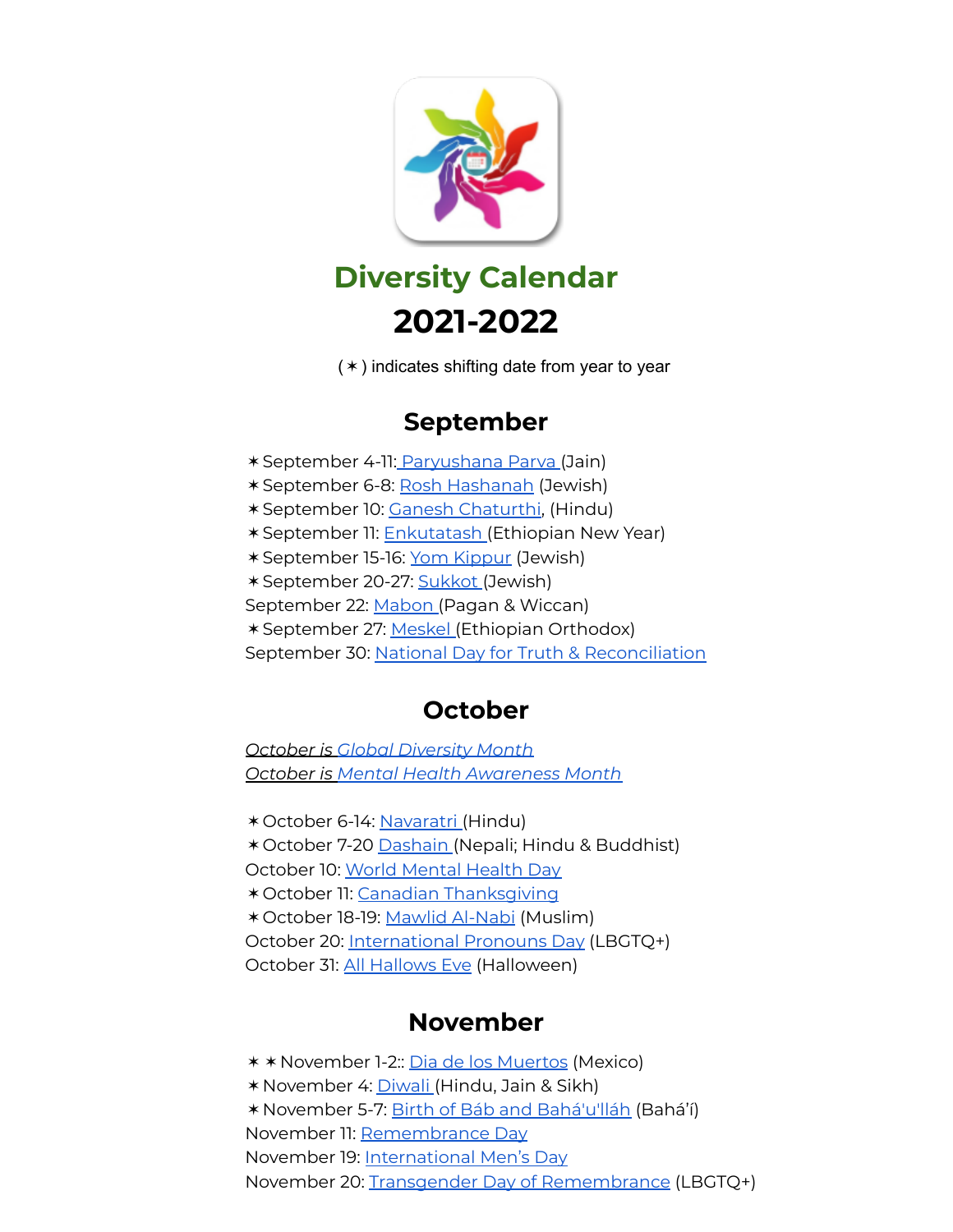✶November 28-December 6: [Hanukkah](https://www.cbc.ca/kidscbc2/the-feed/whats-the-story-hanukkah) (Jewish) November 28- December 24: [Advent](https://www.whychristmas.com/customs/advent.shtml) (Christian)

#### **December**

December 1: [World](https://www.compassion.com/world-days/world-aids-day.htm) AIDS Day December 3: [International](https://www.twinkl.ca/event/international-day-of-persons-with-disabilities-2021) Day of Persons with Disabilities December 8: [Immaculate](https://teachingcatholickids.com/celebrate-the-feast-of-the-immaculate-conception-with-your-kids/) Conception of Mary (Christian) December 8: [Bodhi](https://bodhiday.org/) Day (Buddhism) December 10: [International](https://www.globetrottinkids.com/human-rights-day-information-resources-for-kids/) Human Rights Day December 21-January 1: [Yule](https://www.learnreligions.com/celebrate-yule-with-kids-2563007) (Pagan) December 25: [Christmas](https://www.cbc.ca/kidscbc2/the-feed/six-christmas-traditions-from-around-the-world) Day (Christian) December 26-January 1: [Kwanzaa](https://www.cbc.ca/kidscbc2/the-feed/all-about-kwanzaa)

### **January**

January 1: New [Year's](https://www.cbc.ca/kidscbc2/the-feed/whats-the-story-new-years-day) Day January 4: World [Braille](https://www.bbc.co.uk/newsround/55234828) Day ✶January 5: Guru [Gobind](https://kids.kiddle.co/Guru_Gobind_Singh) Singh Ji's birthday (Sikh) January 16: World [Religion](https://www.bahaiblog.net/2019/01/what-is-world-religion-day/) Day (Bahá'í) ✶January 16: Tu [B'shevat](https://pjlibrary.org/tubshevat) (Jewish) ✶January 18: [Mahayana](https://www.worldreligionnews.com/religion-news/new-year-traditions-mahayana-buddhism) New Year (Buddhist) January 18: Martin [Luther](https://kids.nationalgeographic.com/history/article/martin-luther-king-jr) King Jr. Day January 27: The International Day of [Commemoration](https://www.timeanddate.com/holidays/un/commemoration-of-holocaust-victims) to remember the victims of the [Holocaust.](https://www.timeanddate.com/holidays/un/commemoration-of-holocaust-victims)

#### **February**

*February is Black [History](https://www.cbc.ca/kidscbc2/the-feed/all-about-black-history-month) Month*

- ✶February 1-15: [Lunar](https://www.cbc.ca/kidscbc2/the-feed/the-beautiful-dancing-creatures-of-lunar-new-year) New Year-[Lantern](https://www.cbc.ca/kidscbc2/the-feed/make-a-lantern-for-lunar-new-year) Festival (China)
- ✶February 3: [Setsubun-Sai](https://www.dltk-kids.com/World/japan/index-setsubun.htm) (Japan)
- ✶February 5: Vasant [Panchami](https://mocomi.com/saraswati-puja/) (Hindu)
- February 14: St. [Valentine's](https://kids.nationalgeographic.com/celebrations/article/valentines-day) Day (Christian)
- ✶February 15: [Parinirvana](https://www.learnreligions.com/nirvana-day-449911) Day (Buddhist)
- ✶February 16: [Basant](https://www.cbc.ca/kidscbc2/the-feed/lets-enjoy-basant-a-huge-kite-flying-festival) (Punjabi)
- ✶February 25-March 1: [Ayyám-i-Há](http://childrensclasses.org/lessons/history-holidays/ayyam-i-ha/) (Bahá'í)

# **March**

*March is [Women's](https://kids.nationalgeographic.com/history/article/womens-history-month) History Month*

- ✶March 1: Maha [Shivarati](https://mocomi.com/maha-shivaratri/) (Hindu)
- ✶March 1: [Lailat](https://www.timeanddate.com/holidays/canada/isra-miraj) al Miraj (Muslim)
- ✶March 1: [Mardi](https://kids.britannica.com/kids/article/Mardi-Gras/353427) Gras (Catholic)
- ✶March 2-April 14: [Lent](https://kids.britannica.com/kids/article/Lent/490137) (Catholic)
- ✶March 3: [Losar](https://tibet.net/a-brief-introduction-to-losar-tibetan-new-year/) (Tibetan Buddhism)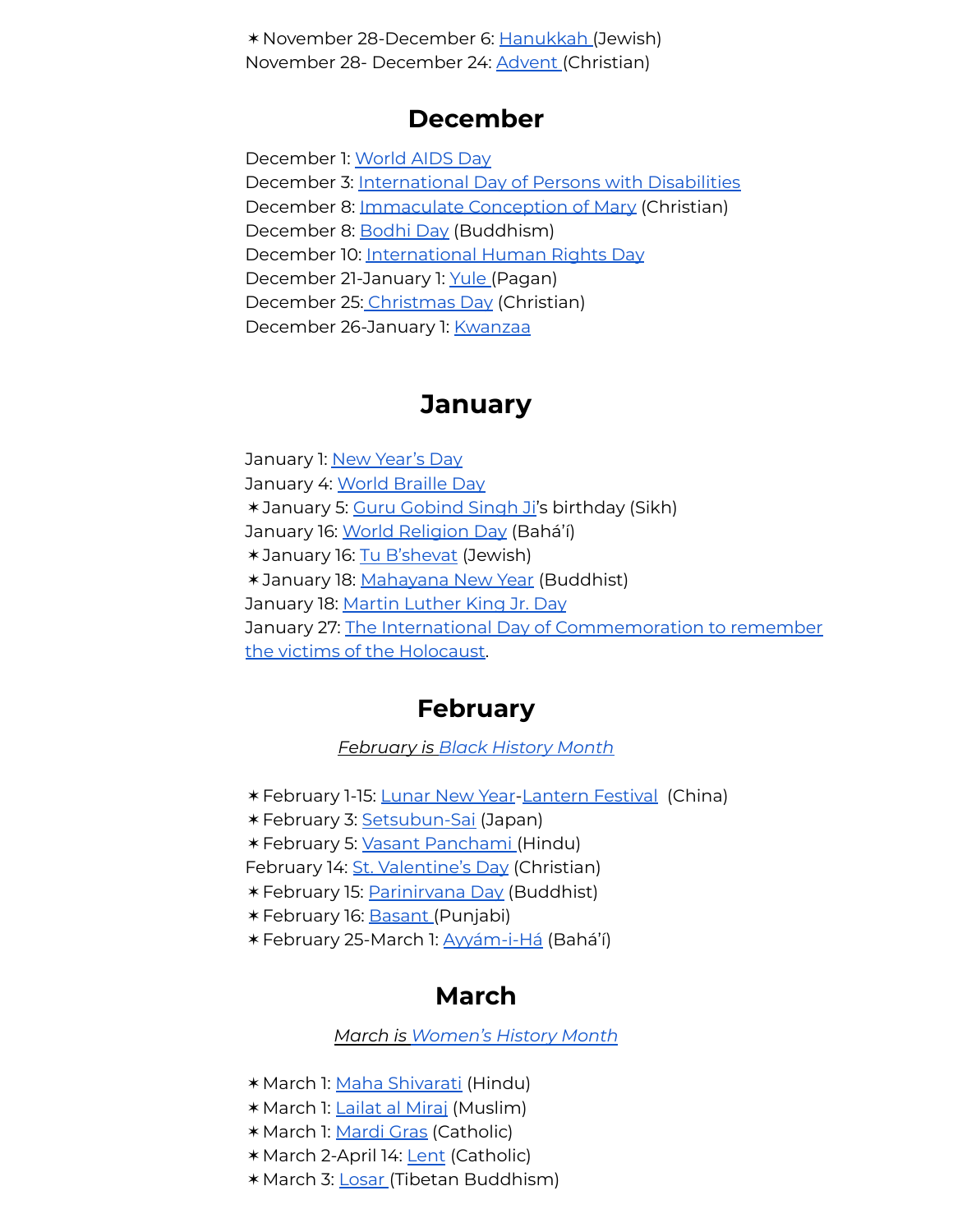March 8: [International](https://www.natgeokids.com/za/discover/history/general-history/international-womens-day/) Women's Day ✶March 16-17: [Purim](https://pjlibrary.org/beyond-books/pjblog/march-2016/kid-friendly-purim-story) (Jewish) March 17: St. [Patrick's](https://kids.nationalgeographic.com/celebrations/article/st-patricks-day) Day (Christian) ✶March 18-19: Lailat al [Bara'a](https://www.reonline.org.uk/festival_event/the-night-of-forgiveness-lailat-ul-baraah-14th-shaban/) (Muslim) ✶March 18-20: Hola [Mohalla](https://faithseekerkids.com/its-hola-mohalla-let-the-games-begin/) (Sikh) ✶March 19: [Holi](https://www.cbc.ca/kidscbc2/the-feed/get-ready-to-throw-colourful-powder-for-holi) (Hindu & Sikh) March 20: [Ostara](https://www.learnreligions.com/all-about-ostara-the-spring-equinox-2562471) (Pagan) ✶March 20: [Naw-Rúz](https://bahaiteachings.org/welcome-to-the-bahai-new-year-naw-ruz/) (Bahá'í) see also Nowruz Persian New Year March 21: Int'l Day for the Elimination of Racial [Discrimination](https://www.un.org/en/observances/end-racism-day) March 25: [Int'l](https://www.un.org/en/observances/end-racism-day) Day of [Remembrance](https://www.twinkl.ca/event/the-international-day-of-remembrance-of-the-victims-of-slavery-2021) of the Victims of Slavery March 27: Lord's [Evening](https://www.vanderbilt.edu/diversity/jehovahs-witnesses-observance-of-the-memorial-of-jesus-christs-death/) Meal (Jehovah's Witnesses) March 31: [International](https://www.glsen.org/activity/transgender-day-visibility) Transgender Day of Visibility

#### **April**

*April is [Celebrate](https://www.doinggoodtogether.org/bhf/celebrate-diversity) Diversity Month April is Autism [Awareness](https://www.autismspeaks.ca/get-involved/participate/world-autism-month/) Month*

April 2: World Autism [Awareness](https://www.twinkl.ca/event/world-autism-awareness-day-2021) Day April 2-May 2: [Ramadan](https://www.cbc.ca/kidscbc2/the-feed/ramadan-be-good-to-yourself-and-to-others) (Muslim)

✶April 10: Ram [Navami](https://knowindia.gov.in/culture-and-heritage/festivals/ramnavami.php) (Hindu)

- ✶April 14: [Mahavir](https://www.indiaparenting.com/mahavir-jayanti.html) Jayanti (Jain)
- ✶April 14: [Vaisakhi](https://www.cbc.ca/kidscbc2/the-feed/whats-the-story-vaisakhi) (Sikh)
- ✶April 15-23: [Passover](https://www.cbc.ca/kidscbc2/the-feed/how-passover-is-celebrated-around-the-world) (Jewish)

✶April 15: Good [Friday](https://kids.kiddle.co/Good_Friday) (Christian)

✶April 17: [Easter](https://kids.kiddle.co/Easter) (Christian)

✶April 21-May 2: [Ridvan](https://www.cbc.ca/kidscbc2/the-feed/get-ready-for-the-king-of-festivals) (Bahá'í)

April 22: [Earth](https://kids.nationalgeographic.com/celebrations/article/earth-day) Day

April 23: The Day of [Silence](https://www.glsen.org/day-of-silence) (LBGTQ)

✶April 24: [Pascha](https://multiculturalkidblogs.com/2017/03/31/celebrating-pascha-greek-orthodox-easter-traditions/) (Orthodox Christian Easter)

✶April 29: Laylat [al-Qadr](http://blog.noorkids.com/3-kid-friendly-resources-night-of-power/) (Muslim)

#### **May**

*May is Asian [Heritage](https://virl.bc.ca/asian-heritage-month/) Month May is Jewish [Heritage](http://jewishheritage.ca/) Month*

✶May 3 Eid [al-Fitr](https://www.cbc.ca/kidscbc2/the-feed/eid-al-fitr-its-all-about-generosity-and-gratitude) (Muslim) May 5: [Cinco](https://www.cbc.ca/kidscbc2/the-feed/lets-celebrate-mexico) de Mayo (Mexican) ✶May 8: [Vesak](https://www.cbc.ca/kidscbc2/the-feed/vesak-happy-birthday-buddha) (Buddhist) May 17: Int'l Day Against [Homophobia,](https://may17.org/) Transphobia and Biphobia May 21: World Day for Cultural Diversity, Dialogue, and [Development](https://en.unesco.org/commemorations/culturaldiversityday) ✶May 26: [Ascension](https://kids.kiddle.co/Ascension) of Jesus (Christian)